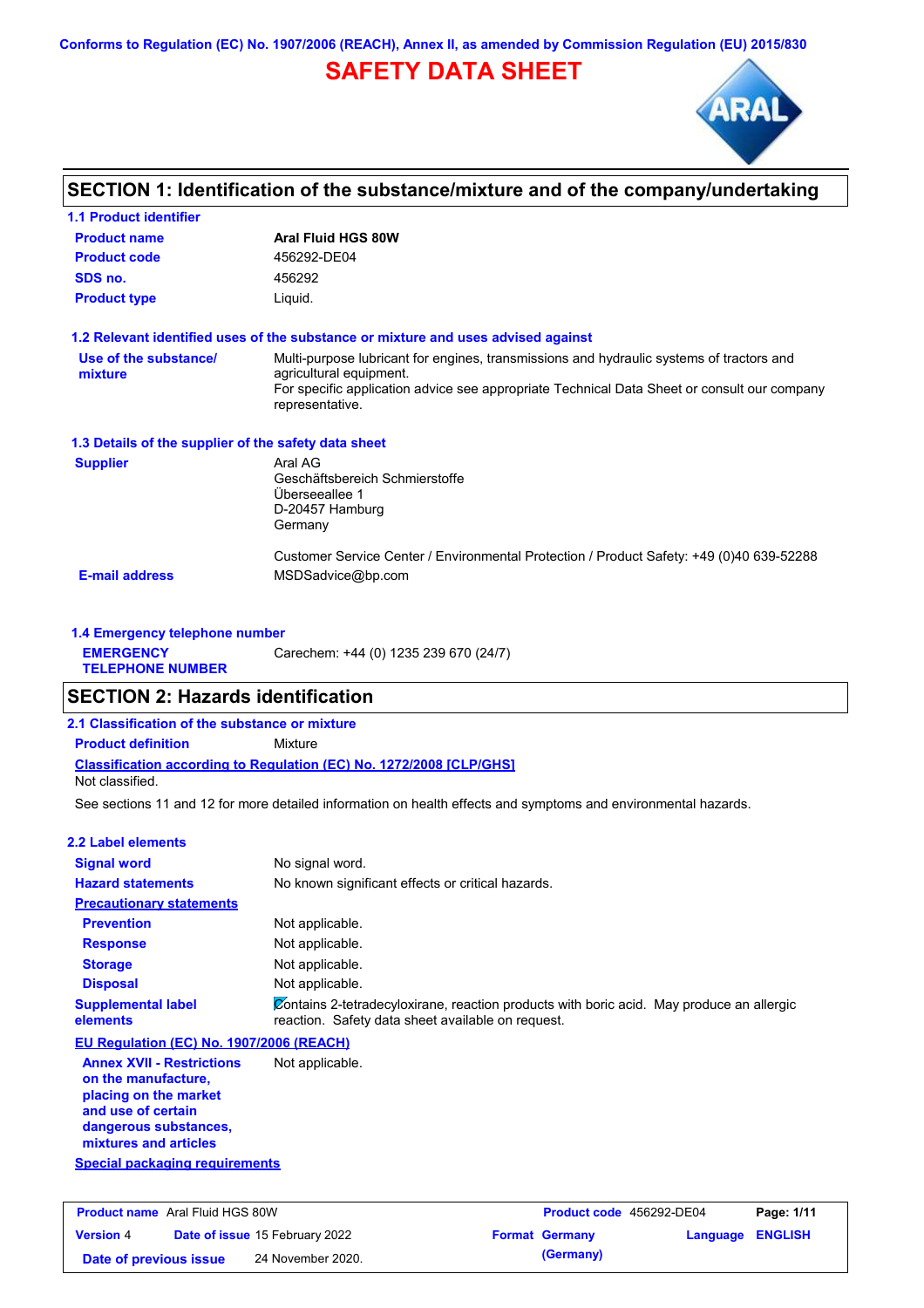### **Conforms to Regulation (EC) No. 1907/2006 (REACH), Annex II, as amended by Commission Regulation (EU) 2015/830**

# **SECTION 2: Hazards identification**

| <b>Containers to be fitted</b><br>with child-resistant<br>fastenings                                              | Not applicable.                                                                                                                                                                                                                                                                                                                                                                                                                                                                          |
|-------------------------------------------------------------------------------------------------------------------|------------------------------------------------------------------------------------------------------------------------------------------------------------------------------------------------------------------------------------------------------------------------------------------------------------------------------------------------------------------------------------------------------------------------------------------------------------------------------------------|
| <b>Tactile warning of danger</b>                                                                                  | Not applicable.                                                                                                                                                                                                                                                                                                                                                                                                                                                                          |
| 2.3 Other hazards                                                                                                 |                                                                                                                                                                                                                                                                                                                                                                                                                                                                                          |
| <b>Results of PBT and vPvB</b><br>assessment                                                                      | Product does not meet the criteria for PBT or vPvB according to Regulation (EC) No. 1907/2006,<br>Annex XIII.                                                                                                                                                                                                                                                                                                                                                                            |
| <b>Product meets the criteria</b><br>for PBT or vPvB according<br>to Regulation (EC) No.<br>1907/2006, Annex XIII | This mixture does not contain any substances that are assessed to be a PBT or a vPvB.                                                                                                                                                                                                                                                                                                                                                                                                    |
| Other hazards which do<br>not result in classification                                                            | Defatting to the skin.<br>USED ENGINE OILS<br>Used engine oil may contain hazardous components which have the potential to cause skin<br>cancer.<br>See Toxicological Information, section 11 of this Safety Data Sheet.<br>Note: High Pressure Applications<br>Injections through the skin resulting from contact with the product at high pressure constitute a<br>major medical emergency.<br>See 'Notes to physician' under First-Aid Measures, Section 4 of this Safety Data Sheet. |
|                                                                                                                   | Experimental data on one or more of the components has been used to determine all or part of<br>the hazard classification of this product.                                                                                                                                                                                                                                                                                                                                               |

## **SECTION 3: Composition/information on ingredients**

#### **3.2 Mixtures**

Mixture **Product definition**

Highly refined base oil (IP 346 DMSO extract < 3%). Proprietary performance additives.

| <b>Product/ingredient</b><br>name                                      | <b>Identifiers</b>                                                                     | $\%$  | <b>Regulation (EC) No.</b><br>1272/2008 [CLP] | <b>Type</b> |
|------------------------------------------------------------------------|----------------------------------------------------------------------------------------|-------|-----------------------------------------------|-------------|
| $\mathcal{D}$ istillates (petroleum), hydrotreated<br>light paraffinic | REACH #: 01-2119487077-29<br>$EC: 265-158-7$<br>CAS: 64742-55-8<br>Index: 649-468-00-3 | -≤3   | Asp. Tox. 1, H304                             | $[1]$       |
| Zinc bis [O, O-bis (2-ethylhexyl)] bis<br>(dithiophosphate)            | REACH #: 01-2119493635-27<br>EC: 224-235-5<br>CAS: 4259-15-8                           | 2.5   | Eye Dam. 1, H318<br>Aquatic Chronic 2, H411   | [1] [2]     |
| 2-tetradecyloxirane, reaction products<br>with boric acid              | REACH #: 01-2119976364-28<br>$EC:$ -<br>$CAS: -$                                       | - < 1 | Skin Sens. 1B, H317                           | $[1]$       |

**See Section 16 for the full text of the H statements declared above.**

#### Type

[1] Substance classified with a health or environmental hazard

[2] Substance with a workplace exposure limit

[3] Substance meets the criteria for PBT according to Regulation (EC) No. 1907/2006, Annex XIII

[4] Substance meets the criteria for vPvB according to Regulation (EC) No. 1907/2006, Annex XIII

[5] Substance of equivalent concern

[6] Additional disclosure due to company policy

Occupational exposure limits, if available, are listed in Section 8.

## **SECTION 4: First aid measures**

| Eye contact         | In case of contact, immediately flush eyes with plenty of water for at least 15 minutes. Eyelids<br>should be held away from the eyeball to ensure thorough rinsing. Check for and remove any<br>contact lenses. Get medical attention. |
|---------------------|-----------------------------------------------------------------------------------------------------------------------------------------------------------------------------------------------------------------------------------------|
| <b>Skin contact</b> | Wash skin thoroughly with soap and water or use recognised skin cleanser. Remove<br>contaminated clothing and shoes. Wash clothing before reuse. Clean shoes thoroughly before<br>reuse. Get medical attention if irritation develops.  |
| <b>Inhalation</b>   | If inhaled, remove to fresh air. Get medical attention if symptoms occur.                                                                                                                                                               |

| <b>Product name</b> Aral Fluid HGS 80W |  | <b>Product code</b> 456292-DE04       |  | Page: 2/11            |                         |  |
|----------------------------------------|--|---------------------------------------|--|-----------------------|-------------------------|--|
| <b>Version 4</b>                       |  | <b>Date of issue 15 February 2022</b> |  | <b>Format Germany</b> | <b>Language ENGLISH</b> |  |
| Date of previous issue                 |  | 24 November 2020.                     |  | (Germany)             |                         |  |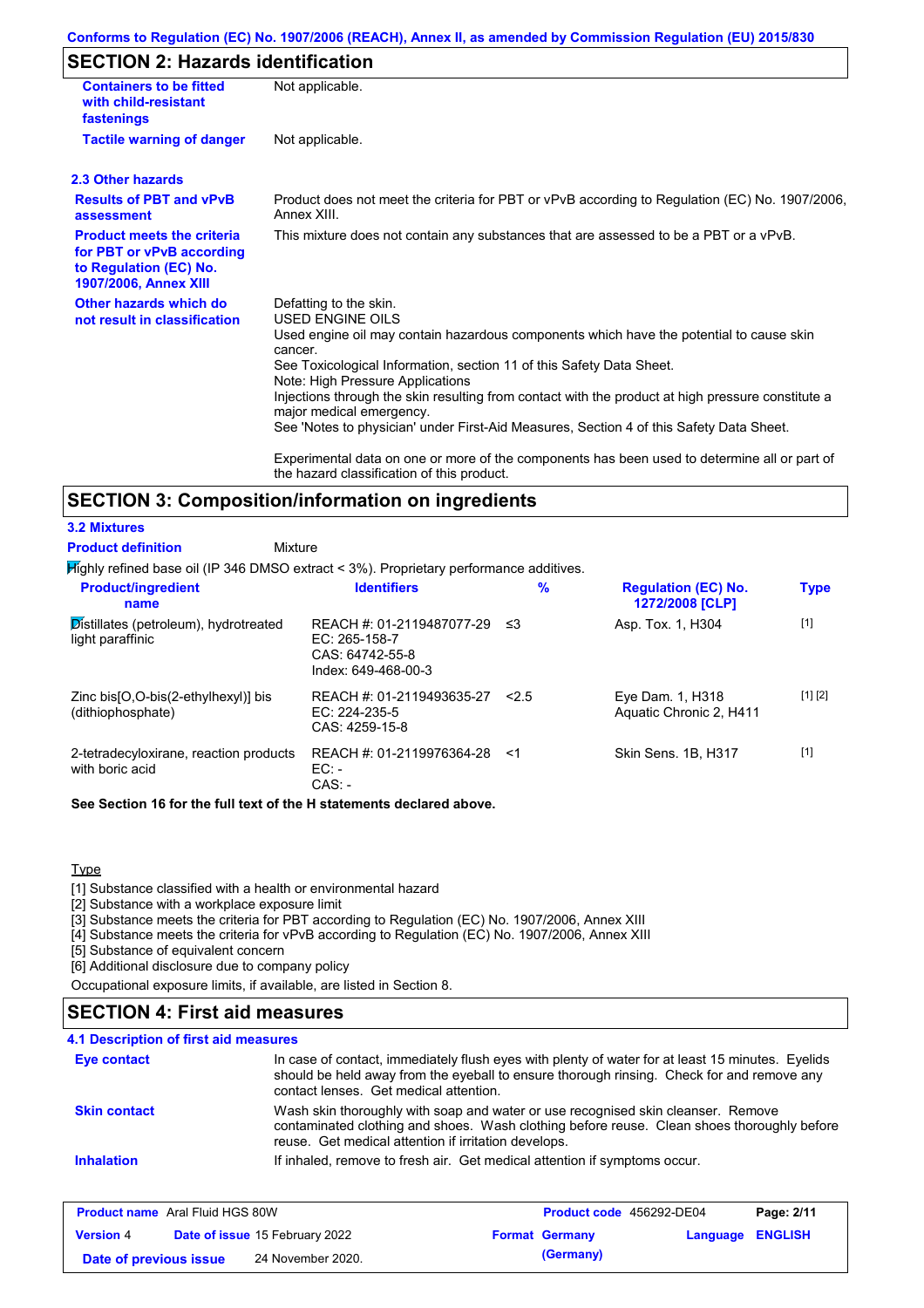|                                                                   | Conforms to Regulation (EC) No. 1907/2006 (REACH), Annex II, as amended by Commission Regulation (EU) 2015/830                                                                                                                                                                                                                                                                                                                                                                                                                                                                                                                                                                                                                             |
|-------------------------------------------------------------------|--------------------------------------------------------------------------------------------------------------------------------------------------------------------------------------------------------------------------------------------------------------------------------------------------------------------------------------------------------------------------------------------------------------------------------------------------------------------------------------------------------------------------------------------------------------------------------------------------------------------------------------------------------------------------------------------------------------------------------------------|
| <b>SECTION 4: First aid measures</b>                              |                                                                                                                                                                                                                                                                                                                                                                                                                                                                                                                                                                                                                                                                                                                                            |
| <b>Ingestion</b>                                                  | Do not induce vomiting unless directed to do so by medical personnel. Get medical attention if<br>symptoms occur.                                                                                                                                                                                                                                                                                                                                                                                                                                                                                                                                                                                                                          |
| <b>Protection of first-aiders</b>                                 | No action shall be taken involving any personal risk or without suitable training.                                                                                                                                                                                                                                                                                                                                                                                                                                                                                                                                                                                                                                                         |
|                                                                   | 4.2 Most important symptoms and effects, both acute and delayed                                                                                                                                                                                                                                                                                                                                                                                                                                                                                                                                                                                                                                                                            |
|                                                                   | See Section 11 for more detailed information on health effects and symptoms.                                                                                                                                                                                                                                                                                                                                                                                                                                                                                                                                                                                                                                                               |
| <b>Potential acute health effects</b>                             |                                                                                                                                                                                                                                                                                                                                                                                                                                                                                                                                                                                                                                                                                                                                            |
| <b>Inhalation</b>                                                 | Vapour inhalation under ambient conditions is not normally a problem due to low vapour<br>pressure.                                                                                                                                                                                                                                                                                                                                                                                                                                                                                                                                                                                                                                        |
| <b>Ingestion</b>                                                  | No known significant effects or critical hazards.                                                                                                                                                                                                                                                                                                                                                                                                                                                                                                                                                                                                                                                                                          |
| <b>Skin contact</b>                                               | Defatting to the skin. May cause skin dryness and irritation.                                                                                                                                                                                                                                                                                                                                                                                                                                                                                                                                                                                                                                                                              |
| <b>Eye contact</b>                                                | Not classified as an eye irritant. Based on data available for this or related materials.                                                                                                                                                                                                                                                                                                                                                                                                                                                                                                                                                                                                                                                  |
|                                                                   | Delayed and immediate effects as well as chronic effects from short and long-term exposure                                                                                                                                                                                                                                                                                                                                                                                                                                                                                                                                                                                                                                                 |
| <b>Inhalation</b>                                                 | Overexposure to the inhalation of airborne droplets or aerosols may cause irritation of the<br>respiratory tract.                                                                                                                                                                                                                                                                                                                                                                                                                                                                                                                                                                                                                          |
| <b>Ingestion</b>                                                  | Ingestion of large quantities may cause nausea and diarrhoea.                                                                                                                                                                                                                                                                                                                                                                                                                                                                                                                                                                                                                                                                              |
| <b>Skin contact</b>                                               | Prolonged or repeated contact can defat the skin and lead to irritation and/or dermatitis.                                                                                                                                                                                                                                                                                                                                                                                                                                                                                                                                                                                                                                                 |
| <b>Eye contact</b>                                                | Potential risk of transient stinging or redness if accidental eye contact occurs.                                                                                                                                                                                                                                                                                                                                                                                                                                                                                                                                                                                                                                                          |
|                                                                   | 4.3 Indication of any immediate medical attention and special treatment needed                                                                                                                                                                                                                                                                                                                                                                                                                                                                                                                                                                                                                                                             |
| <b>Notes to physician</b>                                         | Treatment should in general be symptomatic and directed to relieving any effects.<br>Note: High Pressure Applications<br>Injections through the skin resulting from contact with the product at high pressure constitute a<br>major medical emergency. Injuries may not appear serious at first but within a few hours tissue<br>becomes swollen, discoloured and extremely painful with extensive subcutaneous necrosis.<br>Surgical exploration should be undertaken without delay. Thorough and extensive debridement<br>of the wound and underlying tissue is necessary to minimise tissue loss and prevent or limit<br>permanent damage. Note that high pressure may force the product considerable distances<br>along tissue planes. |
| <b>SECTION 5: Firefighting measures</b>                           |                                                                                                                                                                                                                                                                                                                                                                                                                                                                                                                                                                                                                                                                                                                                            |
| 5.1 Extinguishing media<br><b>Suitable extinguishing</b><br>media | In case of fire, use foam, dry chemical or carbon dioxide extinguisher or spray.                                                                                                                                                                                                                                                                                                                                                                                                                                                                                                                                                                                                                                                           |
| <b>Unsuitable extinguishing</b><br>media                          | Do not use water jet. The use of a water jet may cause the fire to spread by splashing the<br>burning product.                                                                                                                                                                                                                                                                                                                                                                                                                                                                                                                                                                                                                             |

## **5.2 Special hazards arising from the substance or mixture**

| <b>Hazards from the</b><br>substance or mixture          | In a fire or if heated, a pressure increase will occur and the container may burst.                                                                                                                                                                                                                                                                               |
|----------------------------------------------------------|-------------------------------------------------------------------------------------------------------------------------------------------------------------------------------------------------------------------------------------------------------------------------------------------------------------------------------------------------------------------|
| <b>Hazardous combustion</b><br>products                  | Combustion products may include the following:<br>carbon oxides (CO, CO <sub>2</sub> ) (carbon monoxide, carbon dioxide)<br>metal oxide/oxides<br>phosphorus oxides<br>sulphur oxides $(SO, SO2, etc.)$                                                                                                                                                           |
| <b>5.3 Advice for firefighters</b>                       |                                                                                                                                                                                                                                                                                                                                                                   |
| <b>Special precautions for</b><br>fire-fighters          | No action shall be taken involving any personal risk or without suitable training. Promptly<br>isolate the scene by removing all persons from the vicinity of the incident if there is a fire.                                                                                                                                                                    |
| <b>Special protective</b><br>equipment for fire-fighters | Fire-fighters should wear appropriate protective equipment and self-contained breathing<br>apparatus (SCBA) with a full face-piece operated in positive pressure mode. Clothing for fire-<br>fighters (including helmets, protective boots and gloves) conforming to European standard EN<br>469 will provide a basic level of protection for chemical incidents. |

# **SECTION 6: Accidental release measures**

## **6.1 Personal precautions, protective equipment and emergency procedures**

| <b>For non-emergency</b> | No action shall be taken involving any personal risk or without suitable training. Evacuate |
|--------------------------|---------------------------------------------------------------------------------------------|
| personnel                | surrounding areas. Keep unnecessary and unprotected personnel from entering. Do not touch   |
|                          | or walk through spilt material. Floors may be slippery; use care to avoid falling. Put on   |
|                          | appropriate personal protective equipment.                                                  |

| <b>Product name</b> Aral Fluid HGS 80W |                                       | Product code 456292-DE04 |                  | Page: 3/11 |
|----------------------------------------|---------------------------------------|--------------------------|------------------|------------|
| <b>Version 4</b>                       | <b>Date of issue 15 February 2022</b> | <b>Format Germany</b>    | Language ENGLISH |            |
| Date of previous issue                 | 24 November 2020.                     | (Germany)                |                  |            |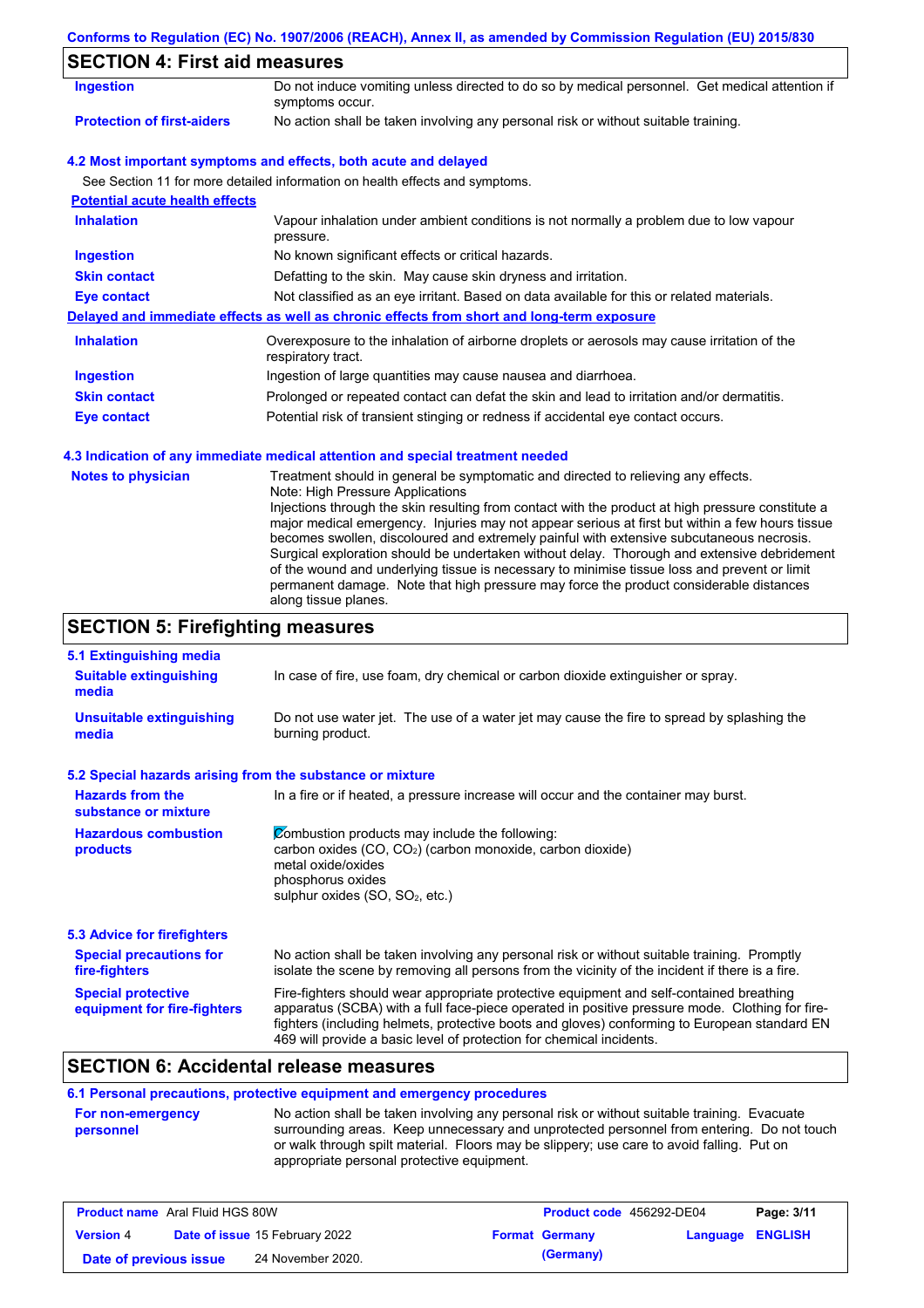# **SECTION 6: Accidental release measures**

| For emergency responders                                 | If specialised clothing is required to deal with the spillage, take note of any information in<br>Section 8 on suitable and unsuitable materials. See also the information in "For non-<br>emergency personnel".                                                                                                                                                                               |
|----------------------------------------------------------|------------------------------------------------------------------------------------------------------------------------------------------------------------------------------------------------------------------------------------------------------------------------------------------------------------------------------------------------------------------------------------------------|
| <b>6.2 Environmental</b><br>precautions                  | Avoid dispersal of spilt material and runoff and contact with soil, waterways, drains and sewers.<br>Inform the relevant authorities if the product has caused environmental pollution (sewers,<br>waterways, soil or air).                                                                                                                                                                    |
| 6.3 Methods and material for containment and cleaning up |                                                                                                                                                                                                                                                                                                                                                                                                |
| <b>Small spill</b>                                       | Stop leak if without risk. Move containers from spill area. Absorb with an inert material and<br>place in an appropriate waste disposal container. Dispose of via a licensed waste disposal<br>contractor.                                                                                                                                                                                     |
| <b>Large spill</b>                                       | Stop leak if without risk. Move containers from spill area. Prevent entry into sewers, water<br>courses, basements or confined areas. Contain and collect spillage with non-combustible,<br>absorbent material e.g. sand, earth, vermiculite or diatomaceous earth and place in container<br>for disposal according to local regulations. Dispose of via a licensed waste disposal contractor. |
| 6.4 Reference to other<br><b>sections</b>                | See Section 1 for emergency contact information.<br>See Section 5 for firefighting measures.<br>See Section 8 for information on appropriate personal protective equipment.<br>See Section 12 for environmental precautions.<br>See Section 13 for additional waste treatment information.                                                                                                     |

# **SECTION 7: Handling and storage**

### **7.1 Precautions for safe handling**

| Put on appropriate personal protective equipment.<br><b>Protective measures</b>      |                                                                                                                                                                                                                                                                                                                                                                                                                                                                                          |  |  |
|--------------------------------------------------------------------------------------|------------------------------------------------------------------------------------------------------------------------------------------------------------------------------------------------------------------------------------------------------------------------------------------------------------------------------------------------------------------------------------------------------------------------------------------------------------------------------------------|--|--|
| <b>Advice on general</b><br>occupational hygiene                                     | Eating, drinking and smoking should be prohibited in areas where this material is handled,<br>stored and processed. Wash thoroughly after handling. Remove contaminated clothing and<br>protective equipment before entering eating areas. See also Section 8 for additional<br>information on hygiene measures.                                                                                                                                                                         |  |  |
| <b>7.2 Conditions for safe</b><br>storage, including any<br><b>incompatibilities</b> | Store in accordance with local regulations. Store in a dry, cool and well-ventilated area, away<br>from incompatible materials (see Section 10). Keep away from heat and direct sunlight. Keep<br>container tightly closed and sealed until ready for use. Containers that have been opened must<br>be carefully resealed and kept upright to prevent leakage. Store and use only in equipment/<br>containers designed for use with this product. Do not store in unlabelled containers. |  |  |
| <b>Not suitable</b>                                                                  | Prolonged exposure to elevated temperature.                                                                                                                                                                                                                                                                                                                                                                                                                                              |  |  |
| <b>Germany - Storage code</b>                                                        | 10                                                                                                                                                                                                                                                                                                                                                                                                                                                                                       |  |  |
| 7.3 Specific end use(s)                                                              |                                                                                                                                                                                                                                                                                                                                                                                                                                                                                          |  |  |

**Recommendations**

See section 1.2 and Exposure scenarios in annex, if applicable.

# **SECTION 8: Exposure controls/personal protection**

### **8.1 Control parameters**

**Occupational exposure limits**

| <b>Product/ingredient name</b>                                              |  | <b>Exposure limit values</b>                                                                                                                                                                                                                                                                                                                                                                                                                                                                                                                                                                                                                                              |  |  |  |  |
|-----------------------------------------------------------------------------|--|---------------------------------------------------------------------------------------------------------------------------------------------------------------------------------------------------------------------------------------------------------------------------------------------------------------------------------------------------------------------------------------------------------------------------------------------------------------------------------------------------------------------------------------------------------------------------------------------------------------------------------------------------------------------------|--|--|--|--|
| $\overline{\mathbf{z}}$ inc bis[O,O-bis(2-ethylhexyl)] bis(dithiophosphate) |  | DFG MAC-values list (Germany).<br>TWA: 2 mg/m <sup>3</sup> 8 hours. Issued/Revised: 7/2013 Form: inhalable fraction<br>PEAK: 4 mg/m <sup>3</sup> , 4 times per shift, 15 minutes. Issued/Revised: 7/2013<br>Form: inhalable fraction<br>PEAK: 0.4 mg/m <sup>3</sup> , 4 times per shift, 15 minutes. Issued/Revised: 7/2012<br>Form: respirable fraction<br>TWA: 0.1 mg/m <sup>3</sup> 8 hours. Issued/Revised: 7/2012 Form: respirable<br>fraction                                                                                                                                                                                                                       |  |  |  |  |
| guidance only.                                                              |  | Whilst specific OELs for certain components may be shown in this section, other components may be present in any mist,<br>vapour or dust produced. Therefore, the specific OELs may not be applicable to the product as a whole and are provided for                                                                                                                                                                                                                                                                                                                                                                                                                      |  |  |  |  |
| <b>Recommended monitoring</b><br><b>procedures</b>                          |  | If this product contains ingredients with exposure limits, personal, workplace atmosphere or<br>biological monitoring may be required to determine the effectiveness of the ventilation or other<br>control measures and/or the necessity to use respiratory protective equipment. Reference<br>should be made to monitoring standards, such as the following: European Standard EN 689<br>(Workplace atmospheres - Guidance for the assessment of exposure by inhalation to chemical<br>agents for comparison with limit values and measurement strategy) European Standard EN<br>14042 (Workplace atmospheres - Guide for the application and use of procedures for the |  |  |  |  |

| <b>Product name</b> Aral Fluid HGS 80W |  |                                       | Product code 456292-DE04 |                       | Page: 4/11              |  |
|----------------------------------------|--|---------------------------------------|--------------------------|-----------------------|-------------------------|--|
| <b>Version 4</b>                       |  | <b>Date of issue 15 February 2022</b> |                          | <b>Format Germany</b> | <b>Language ENGLISH</b> |  |
| Date of previous issue                 |  | 24 November 2020.                     |                          | (Germany)             |                         |  |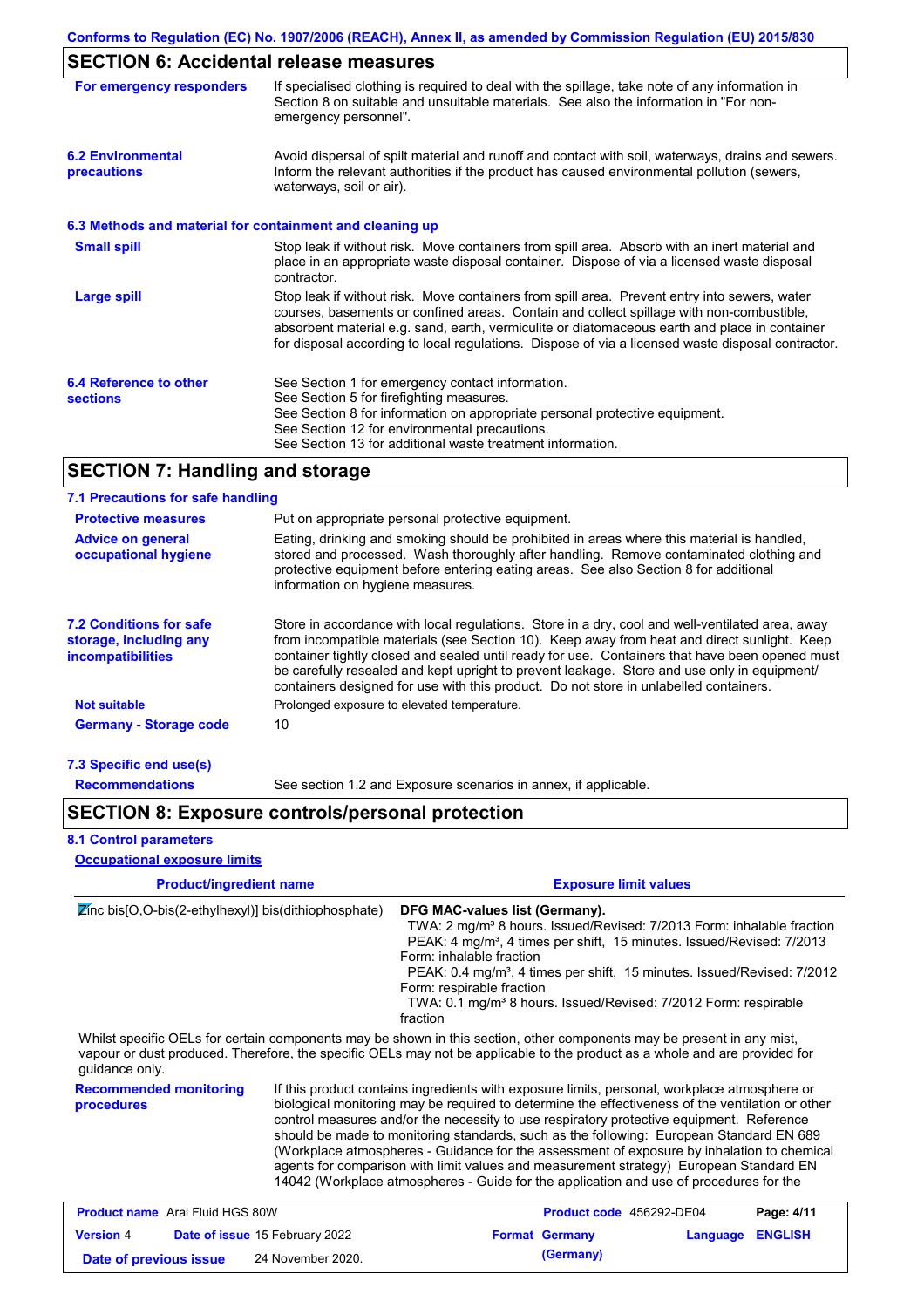# **SECTION 8: Exposure controls/personal protection**

assessment of exposure to chemical and biological agents) European Standard EN 482 (Workplace atmospheres - General requirements for the performance of procedures for the measurement of chemical agents) Reference to national guidance documents for methods for the determination of hazardous substances will also be required.

### **Derived No Effect Level**

No DNELs/DMELs available.

#### **Predicted No Effect Concentration**

No PNECs available

| <b>Appropriate engineering</b>        | Provide exhaust ventilation or other engineering controls to keep the relevant airborne                                                                                                                                                                                                                                                                                                                                                                                                                                            |
|---------------------------------------|------------------------------------------------------------------------------------------------------------------------------------------------------------------------------------------------------------------------------------------------------------------------------------------------------------------------------------------------------------------------------------------------------------------------------------------------------------------------------------------------------------------------------------|
| controls                              | concentrations below their respective occupational exposure limits.<br>All activities involving chemicals should be assessed for their risks to health, to ensure                                                                                                                                                                                                                                                                                                                                                                  |
|                                       | exposures are adequately controlled. Personal protective equipment should only be considered<br>after other forms of control measures (e.g. engineering controls) have been suitably evaluated.<br>Personal protective equipment should conform to appropriate standards, be suitable for use, be<br>kept in good condition and properly maintained.                                                                                                                                                                               |
|                                       | Your supplier of personal protective equipment should be consulted for advice on selection and<br>appropriate standards. For further information contact your national organisation for standards.<br>The final choice of protective equipment will depend upon a risk assessment. It is important to<br>ensure that all items of personal protective equipment are compatible.                                                                                                                                                    |
| <b>Individual protection measures</b> |                                                                                                                                                                                                                                                                                                                                                                                                                                                                                                                                    |
| <b>Hygiene measures</b>               | Wash hands, forearms and face thoroughly after handling chemical products, before eating,<br>smoking and using the lavatory and at the end of the working period. Ensure that eyewash<br>stations and safety showers are close to the workstation location.                                                                                                                                                                                                                                                                        |
| <b>Respiratory protection</b>         | In case of insufficient ventilation, wear suitable respiratory equipment.<br>The correct choice of respiratory protection depends upon the chemicals being handled, the<br>conditions of work and use, and the condition of the respiratory equipment. Safety procedures<br>should be developed for each intended application. Respiratory protection equipment should<br>therefore be chosen in consultation with the supplier/manufacturer and with a full assessment<br>of the working conditions.                              |
| <b>Eye/face protection</b>            | Safety glasses with side shields.                                                                                                                                                                                                                                                                                                                                                                                                                                                                                                  |
| <b>Skin protection</b>                |                                                                                                                                                                                                                                                                                                                                                                                                                                                                                                                                    |
| <b>Hand protection</b>                | <b>General Information:</b>                                                                                                                                                                                                                                                                                                                                                                                                                                                                                                        |
|                                       | Because specific work environments and material handling practices vary, safety procedures<br>should be developed for each intended application. The correct choice of protective gloves<br>depends upon the chemicals being handled, and the conditions of work and use. Most gloves<br>provide protection for only a limited time before they must be discarded and replaced (even the<br>best chemically resistant gloves will break down after repeated chemical exposures).                                                   |
|                                       | Gloves should be chosen in consultation with the supplier / manufacturer and taking account of<br>a full assessment of the working conditions.                                                                                                                                                                                                                                                                                                                                                                                     |
|                                       | Recommended: Nitrile gloves.<br><b>Breakthrough time:</b>                                                                                                                                                                                                                                                                                                                                                                                                                                                                          |
|                                       | Breakthrough time data are generated by glove manufacturers under laboratory test conditions<br>and represent how long a glove can be expected to provide effective permeation resistance. It<br>is important when following breakthrough time recommendations that actual workplace<br>conditions are taken into account. Always consult with your glove supplier for up-to-date<br>technical information on breakthrough times for the recommended glove type.<br>Our recommendations on the selection of gloves are as follows: |
|                                       | Continuous contact:                                                                                                                                                                                                                                                                                                                                                                                                                                                                                                                |
|                                       | Gloves with a minimum breakthrough time of 240 minutes, or >480 minutes if suitable gloves<br>can be obtained.                                                                                                                                                                                                                                                                                                                                                                                                                     |
|                                       | If suitable gloves are not available to offer that level of protection, gloves with shorter<br>breakthrough times may be acceptable as long as appropriate glove maintenance and<br>replacement regimes are determined and adhered to.                                                                                                                                                                                                                                                                                             |
|                                       | Short-term / splash protection:                                                                                                                                                                                                                                                                                                                                                                                                                                                                                                    |
|                                       | Recommended breakthrough times as above.<br>It is recognised that for short-term, transient exposures, gloves with shorter breakthrough times<br>may commonly be used. Therefore, appropriate maintenance and replacement regimes must                                                                                                                                                                                                                                                                                             |

| <b>Product name</b> Aral Fluid HGS 80W |  |                                       | Product code 456292-DE04 |                       | Page: 5/11       |  |
|----------------------------------------|--|---------------------------------------|--------------------------|-----------------------|------------------|--|
| <b>Version 4</b>                       |  | <b>Date of issue 15 February 2022</b> |                          | <b>Format Germany</b> | Language ENGLISH |  |
| Date of previous issue                 |  | 24 November 2020.                     |                          | (Germany)             |                  |  |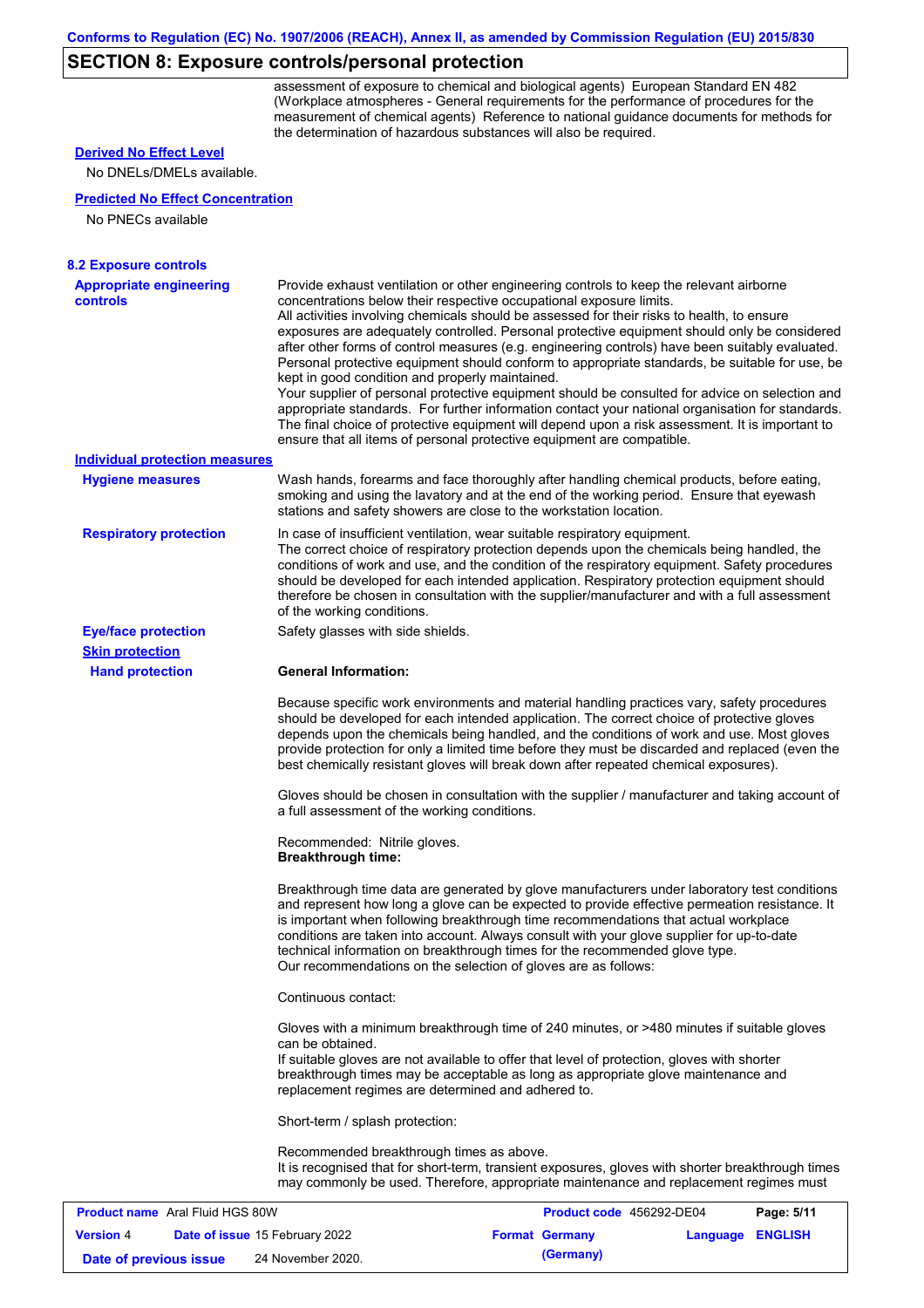# **SECTION 8: Exposure controls/personal protection**

be determined and rigorously followed.

#### **Glove Thickness:**

For general applications, we recommend gloves with a thickness typically greater than 0.35 mm.

|                                           | It should be emphasised that glove thickness is not necessarily a good predictor of glove<br>resistance to a specific chemical, as the permeation efficiency of the glove will be dependent<br>on the exact composition of the glove material. Therefore, glove selection should also be based<br>on consideration of the task requirements and knowledge of breakthrough times.<br>Glove thickness may also vary depending on the glove manufacturer, the glove type and the<br>glove model. Therefore, the manufacturers' technical data should always be taken into account<br>to ensure selection of the most appropriate glove for the task.                                     |
|-------------------------------------------|---------------------------------------------------------------------------------------------------------------------------------------------------------------------------------------------------------------------------------------------------------------------------------------------------------------------------------------------------------------------------------------------------------------------------------------------------------------------------------------------------------------------------------------------------------------------------------------------------------------------------------------------------------------------------------------|
|                                           | Note: Depending on the activity being conducted, gloves of varying thickness may be required<br>for specific tasks. For example:                                                                                                                                                                                                                                                                                                                                                                                                                                                                                                                                                      |
|                                           | • Thinner gloves (down to 0.1 mm or less) may be required where a high degree of manual<br>dexterity is needed. However, these gloves are only likely to give short duration protection and<br>would normally be just for single use applications, then disposed of.                                                                                                                                                                                                                                                                                                                                                                                                                  |
|                                           | • Thicker gloves (up to 3 mm or more) may be required where there is a mechanical (as well<br>as a chemical) risk i.e. where there is abrasion or puncture potential.                                                                                                                                                                                                                                                                                                                                                                                                                                                                                                                 |
| <b>Skin and body</b>                      | Use of protective clothing is good industrial practice.<br>Personal protective equipment for the body should be selected based on the task being<br>performed and the risks involved and should be approved by a specialist before handling this<br>product.<br>Cotton or polyester/cotton overalls will only provide protection against light superficial<br>contamination that will not soak through to the skin. Overalls should be laundered on a regular<br>basis. When the risk of skin exposure is high (e.g. when cleaning up spillages or if there is a<br>risk of splashing) then chemical resistant aprons and/or impervious chemical suits and boots<br>will be required. |
| <b>Refer to standards:</b>                | Respiratory protection: EN 529<br>Gloves: EN 420, EN 374<br>Eye protection: EN 166<br>Filtering half-mask: EN 149<br>Filtering half-mask with valve: EN 405<br>Half-mask: EN 140 plus filter<br>Full-face mask: EN 136 plus filter<br>Particulate filters: EN 143<br>Gas/combined filters: EN 14387                                                                                                                                                                                                                                                                                                                                                                                   |
| <b>Environmental exposure</b><br>controls | Emissions from ventilation or work process equipment should be checked to ensure they<br>comply with the requirements of environmental protection legislation. In some cases, fume<br>scrubbers, filters or engineering modifications to the process equipment will be necessary to<br>reduce emissions to acceptable levels.                                                                                                                                                                                                                                                                                                                                                         |

# **SECTION 9: Physical and chemical properties**

The conditions of measurement of all properties are at standard temperature and pressure unless otherwise indicated.

### **9.1 Information on basic physical and chemical properties**

| <b>Appearance</b>                          |                                       |
|--------------------------------------------|---------------------------------------|
| <b>Physical state</b>                      | Liquid.                               |
| <b>Colour</b>                              | Amber.                                |
| <b>Odour</b>                               | Not available.                        |
| <b>Odour threshold</b>                     | Not available.                        |
| рH                                         | Mot applicable.                       |
| <b>Melting point/freezing point</b>        | Not available.                        |
| Initial boiling point and boiling<br>range | Not available.                        |
| <b>Pour point</b>                          | -48 °C                                |
| <b>Flash point</b>                         | Open cup: >200°C (>392°F) [Cleveland] |
| <b>Evaporation rate</b>                    | Not available.                        |
| Flammability (solid, gas)                  | Not available.                        |

| <b>Product name</b> Aral Fluid HGS 80W |  |                                       | <b>Product code</b> 456292-DE04 |                       | Page: 6/11              |  |
|----------------------------------------|--|---------------------------------------|---------------------------------|-----------------------|-------------------------|--|
| <b>Version 4</b>                       |  | <b>Date of issue 15 February 2022</b> |                                 | <b>Format Germany</b> | <b>Language ENGLISH</b> |  |
| Date of previous issue                 |  | 24 November 2020.                     |                                 | (Germany)             |                         |  |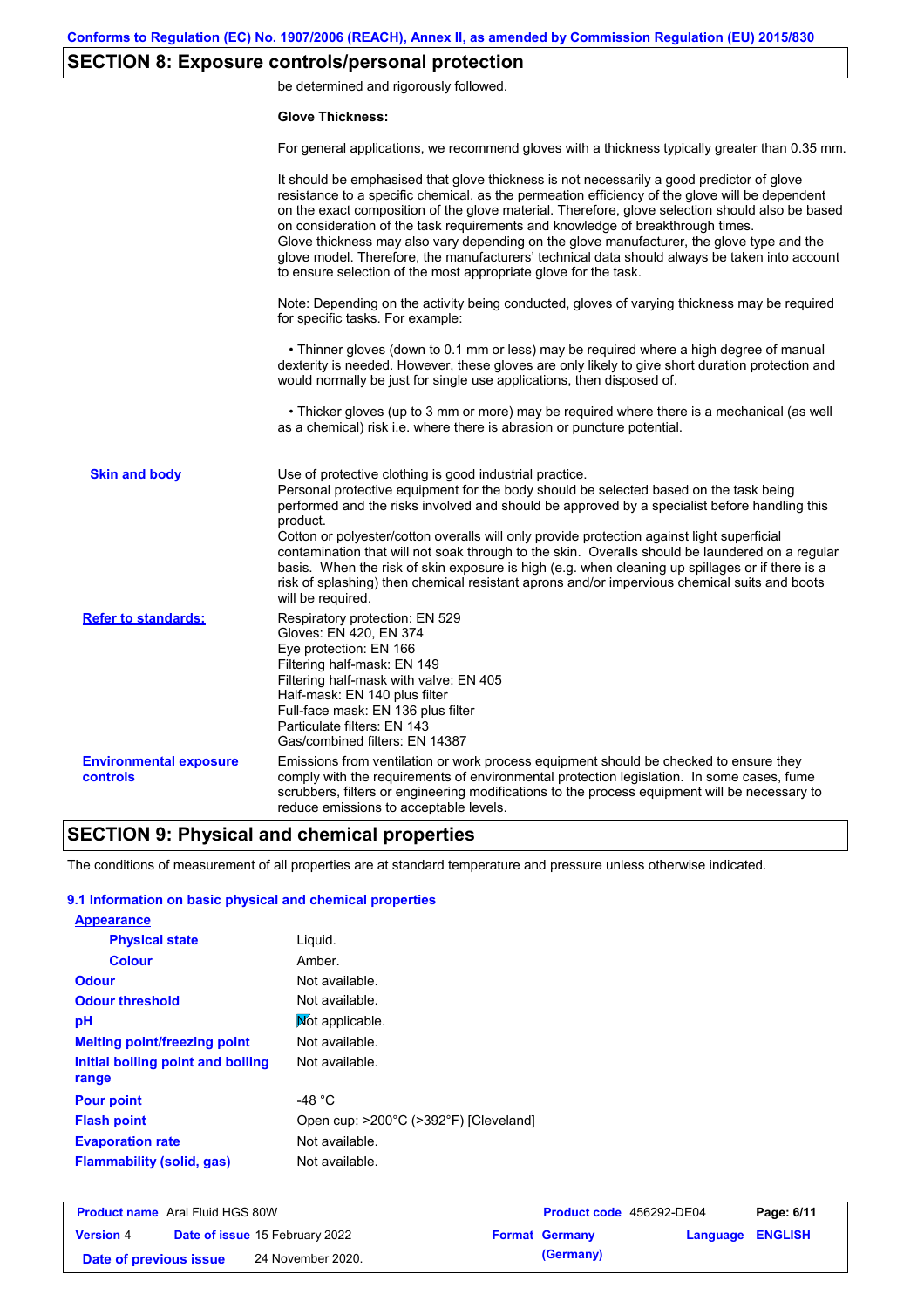# **SECTION 9: Physical and chemical properties**

| <b>Upper/lower flammability or</b><br>explosive limits | Not available.                                                                                                                      |        |         |                         |          |     |                         |  |
|--------------------------------------------------------|-------------------------------------------------------------------------------------------------------------------------------------|--------|---------|-------------------------|----------|-----|-------------------------|--|
| <b>Vapour pressure</b>                                 | Not available.                                                                                                                      |        |         |                         |          |     |                         |  |
|                                                        |                                                                                                                                     |        |         | Vapour Pressure at 20°C |          |     | Vapour pressure at 50°C |  |
|                                                        | Ingredient name mm Hg   kPa                                                                                                         |        |         | <b>Method</b>           | mm<br>Hg | kPa | <b>Method</b>           |  |
|                                                        | Distillates (petroleum),<br>solvent-dewaxed<br>heavy paraffinic                                                                     | < 0.08 | < 0.011 | <b>ASTM D 5191</b>      |          |     |                         |  |
|                                                        | Distillates (petroleum),<br>hydrotreated light<br>paraffinic                                                                        | <0.08  | < 0.011 | <b>ASTM D 5191</b>      |          |     |                         |  |
|                                                        | zinc bis[O,O-bis<br>(2-ethylhexyl)] bis<br>(dithiophosphate)                                                                        | 0      | 0       | EU A.4                  | 0        | 0   | EU A.4                  |  |
|                                                        | Distillates (petroleum),<br>hydrotreated heavy<br>paraffinic                                                                        | <0.08  | < 0.011 | <b>ASTM D 5191</b>      |          |     |                         |  |
| <b>Vapour density</b>                                  | Not available.                                                                                                                      |        |         |                         |          |     |                         |  |
| <b>Relative density</b>                                | Not available.                                                                                                                      |        |         |                         |          |     |                         |  |
| <b>Density</b>                                         | <1000 kg/m <sup>3</sup> (<1 g/cm <sup>3</sup> ) at 15°C                                                                             |        |         |                         |          |     |                         |  |
| <b>Solubility(ies)</b>                                 | insoluble in water.                                                                                                                 |        |         |                         |          |     |                         |  |
| <b>Partition coefficient: n-octanol/</b><br>water      | Mot applicable.                                                                                                                     |        |         |                         |          |     |                         |  |
| <b>Auto-ignition temperature</b>                       | Not available.                                                                                                                      |        |         |                         |          |     |                         |  |
| <b>Decomposition temperature</b>                       | Not available.                                                                                                                      |        |         |                         |          |     |                         |  |
| <b>Viscosity</b>                                       | Kinematic: 55 mm <sup>2</sup> /s (55 cSt) at $40^{\circ}$ C<br>Kinematic: 9.1 to 10.1 mm <sup>2</sup> /s (9.1 to 10.1 cSt) at 100°C |        |         |                         |          |     |                         |  |
| <b>Explosive properties</b>                            | Not available.                                                                                                                      |        |         |                         |          |     |                         |  |
| <b>Oxidising properties</b>                            | Not available.                                                                                                                      |        |         |                         |          |     |                         |  |
| <b>Particle characteristics</b>                        |                                                                                                                                     |        |         |                         |          |     |                         |  |
| <b>Median particle size</b>                            | Mot applicable.                                                                                                                     |        |         |                         |          |     |                         |  |
| 9.2 Other information                                  |                                                                                                                                     |        |         |                         |          |     |                         |  |
| No additional information.                             |                                                                                                                                     |        |         |                         |          |     |                         |  |

# **SECTION 10: Stability and reactivity**

| <b>10.1 Reactivity</b>                            | No specific test data available for this product. Refer to Conditions to avoid and Incompatible<br>materials for additional information.                                |
|---------------------------------------------------|-------------------------------------------------------------------------------------------------------------------------------------------------------------------------|
| <b>10.2 Chemical stability</b>                    | The product is stable.                                                                                                                                                  |
| <b>10.3 Possibility of</b><br>hazardous reactions | Under normal conditions of storage and use, hazardous reactions will not occur.<br>Under normal conditions of storage and use, hazardous polymerisation will not occur. |
| <b>10.4 Conditions to avoid</b>                   | Avoid all possible sources of ignition (spark or flame).                                                                                                                |
| 10.5 Incompatible materials                       | Reactive or incompatible with the following materials: oxidising materials.                                                                                             |
| <b>10.6 Hazardous</b><br>decomposition products   | Under normal conditions of storage and use, hazardous decomposition products should not be<br>produced.                                                                 |

# **SECTION 11: Toxicological information**

## **11.1 Information on toxicological effects**

### **Acute toxicity estimates**

| <b>Product/ingredient name</b>                          | Oral (mg/<br>kg) | <b>Dermal</b><br>(mg/kg) | <b>Inhalation</b><br>(gases)<br>(ppm) | <b>Inhalation</b><br>(vapours)<br>(mg/l) | <b>Inhalation</b><br>(dusts)<br>and mists)<br>(mg/l) |                |
|---------------------------------------------------------|------------------|--------------------------|---------------------------------------|------------------------------------------|------------------------------------------------------|----------------|
| Zinc bis [O,O-bis (2-ethylhexyl)] bis (dithiophosphate) | 2500             | N/A                      | N/A                                   | N/A                                      | IN/A                                                 |                |
| <b>Product name</b> Aral Fluid HGS 80W                  |                  |                          | Product code 456292-DE04              |                                          |                                                      | Page: 7/11     |
| Date of issue 15 February 2022<br><b>Version 4</b>      |                  | <b>Format Germany</b>    |                                       |                                          | Language                                             | <b>ENGLISH</b> |
| 24 November 2020.<br>Date of previous issue             |                  |                          | (Germany)                             |                                          |                                                      |                |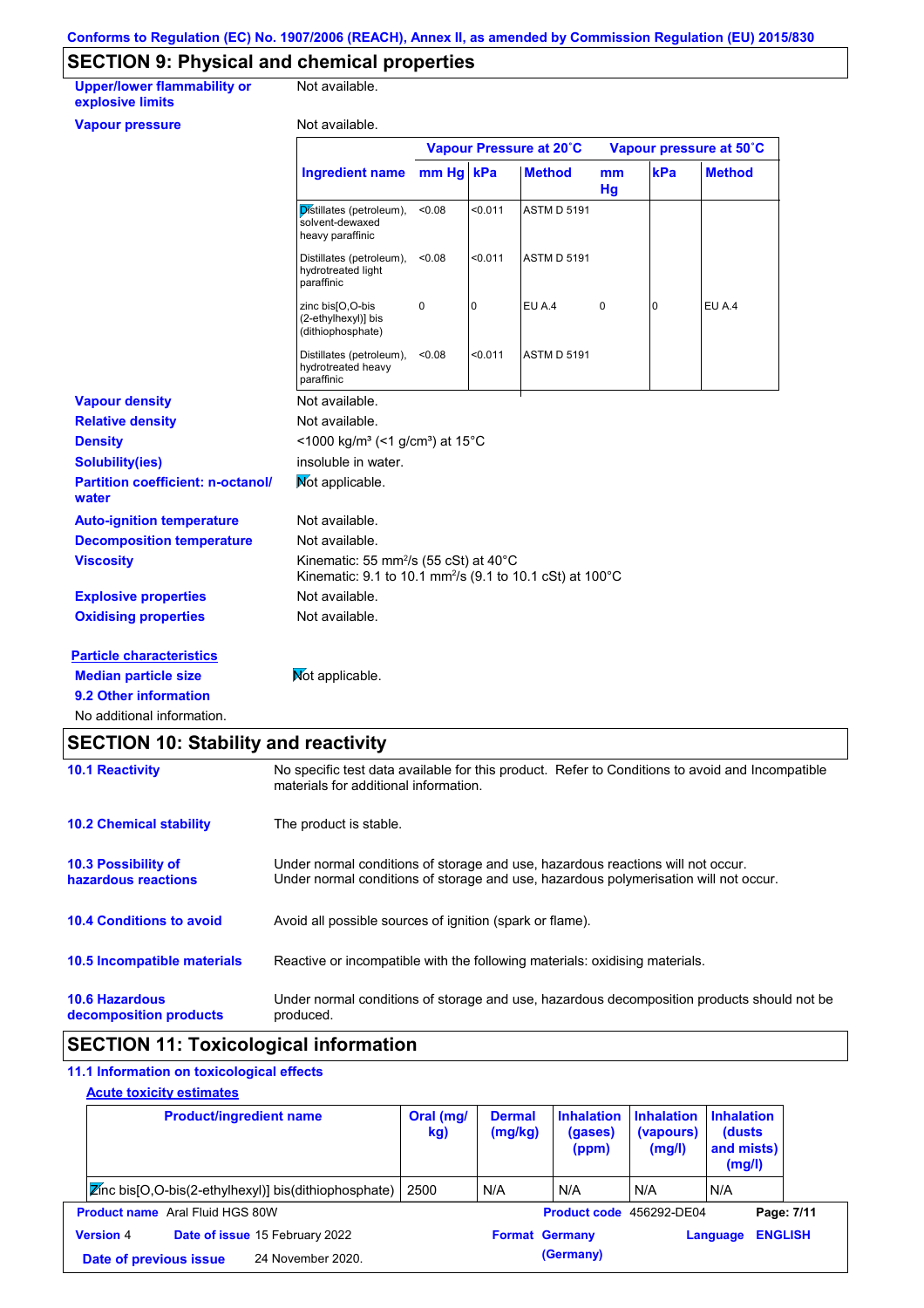# **SECTION 11: Toxicological information**

| <b>Information on likely</b><br>routes of exposure | Routes of entry anticipated: Dermal, Inhalation.                                                                                                                                                                                                                                                                                                                                                                |
|----------------------------------------------------|-----------------------------------------------------------------------------------------------------------------------------------------------------------------------------------------------------------------------------------------------------------------------------------------------------------------------------------------------------------------------------------------------------------------|
| <b>Potential acute health effects</b>              |                                                                                                                                                                                                                                                                                                                                                                                                                 |
| <b>Inhalation</b>                                  | Vapour inhalation under ambient conditions is not normally a problem due to low vapour<br>pressure.                                                                                                                                                                                                                                                                                                             |
| <b>Ingestion</b>                                   | No known significant effects or critical hazards.                                                                                                                                                                                                                                                                                                                                                               |
| <b>Skin contact</b>                                | Defatting to the skin. May cause skin dryness and irritation.                                                                                                                                                                                                                                                                                                                                                   |
| <b>Eye contact</b>                                 | Not classified as an eye irritant. Based on data available for this or related materials.                                                                                                                                                                                                                                                                                                                       |
|                                                    | Symptoms related to the physical, chemical and toxicological characteristics                                                                                                                                                                                                                                                                                                                                    |
| <b>Inhalation</b>                                  | May be harmful by inhalation if exposure to vapour, mists or fumes resulting from thermal<br>decomposition products occurs.                                                                                                                                                                                                                                                                                     |
| <b>Ingestion</b>                                   | No specific data.                                                                                                                                                                                                                                                                                                                                                                                               |
| <b>Skin contact</b>                                | Adverse symptoms may include the following:<br>irritation<br>dryness<br>cracking                                                                                                                                                                                                                                                                                                                                |
| <b>Eye contact</b>                                 | No specific data.                                                                                                                                                                                                                                                                                                                                                                                               |
|                                                    | Delayed and immediate effects as well as chronic effects from short and long-term exposure                                                                                                                                                                                                                                                                                                                      |
| <b>Inhalation</b>                                  | Overexposure to the inhalation of airborne droplets or aerosols may cause irritation of the<br>respiratory tract.                                                                                                                                                                                                                                                                                               |
| <b>Ingestion</b>                                   | Ingestion of large quantities may cause nausea and diarrhoea.                                                                                                                                                                                                                                                                                                                                                   |
| <b>Skin contact</b>                                | Prolonged or repeated contact can defat the skin and lead to irritation and/or dermatitis.                                                                                                                                                                                                                                                                                                                      |
| <b>Eye contact</b>                                 | Potential risk of transient stinging or redness if accidental eye contact occurs.                                                                                                                                                                                                                                                                                                                               |
| <b>Potential chronic health effects</b>            |                                                                                                                                                                                                                                                                                                                                                                                                                 |
| <b>General</b>                                     | <b>USED ENGINE OILS</b><br>Combustion products resulting from the operation of internal combustion engines contaminate<br>engine oils during use. Used engine oil may contain hazardous components which have the<br>potential to cause skin cancer. Frequent or prolonged contact with all types and makes of used<br>engine oil must therefore be avoided and a high standard of personal hygiene maintained. |
| <b>Carcinogenicity</b>                             | No known significant effects or critical hazards.                                                                                                                                                                                                                                                                                                                                                               |
| <b>Mutagenicity</b>                                | No known significant effects or critical hazards.                                                                                                                                                                                                                                                                                                                                                               |
| <b>Developmental effects</b>                       | No known significant effects or critical hazards.                                                                                                                                                                                                                                                                                                                                                               |
| <b>Fertility effects</b>                           | No known significant effects or critical hazards.                                                                                                                                                                                                                                                                                                                                                               |

# **SECTION 12: Ecological information**

**12.1 Toxicity**

**Environmental hazards** Not classified as dangerous

#### **12.2 Persistence and degradability**

Expected to be biodegradable.

#### **12.3 Bioaccumulative potential**

This product is not expected to bioaccumulate through food chains in the environment.

| <b>12.4 Mobility in soil</b>                            |                                                                      |
|---------------------------------------------------------|----------------------------------------------------------------------|
| <b>Soil/water partition</b><br><b>coefficient (Koc)</b> | Not available.                                                       |
| <b>Mobility</b>                                         | Spillages may penetrate the soil causing ground water contamination. |

### **12.5 Results of PBT and vPvB assessment**

Product does not meet the criteria for PBT or vPvB according to Regulation (EC) No. 1907/2006, Annex XIII.

| 12.6 Other adverse effects          |                                                                                                                           |
|-------------------------------------|---------------------------------------------------------------------------------------------------------------------------|
| <b>Other ecological information</b> | Spills may form a film on water surfaces causing physical damage to organisms. Oxygen<br>transfer could also be impaired. |

| <b>Product name</b> Aral Fluid HGS 80W |  | <b>Product code</b> 456292-DE04       |  | Page: 8/11            |                         |  |
|----------------------------------------|--|---------------------------------------|--|-----------------------|-------------------------|--|
| <b>Version 4</b>                       |  | <b>Date of issue 15 February 2022</b> |  | <b>Format Germany</b> | <b>Language ENGLISH</b> |  |
| Date of previous issue                 |  | 24 November 2020.                     |  | (Germany)             |                         |  |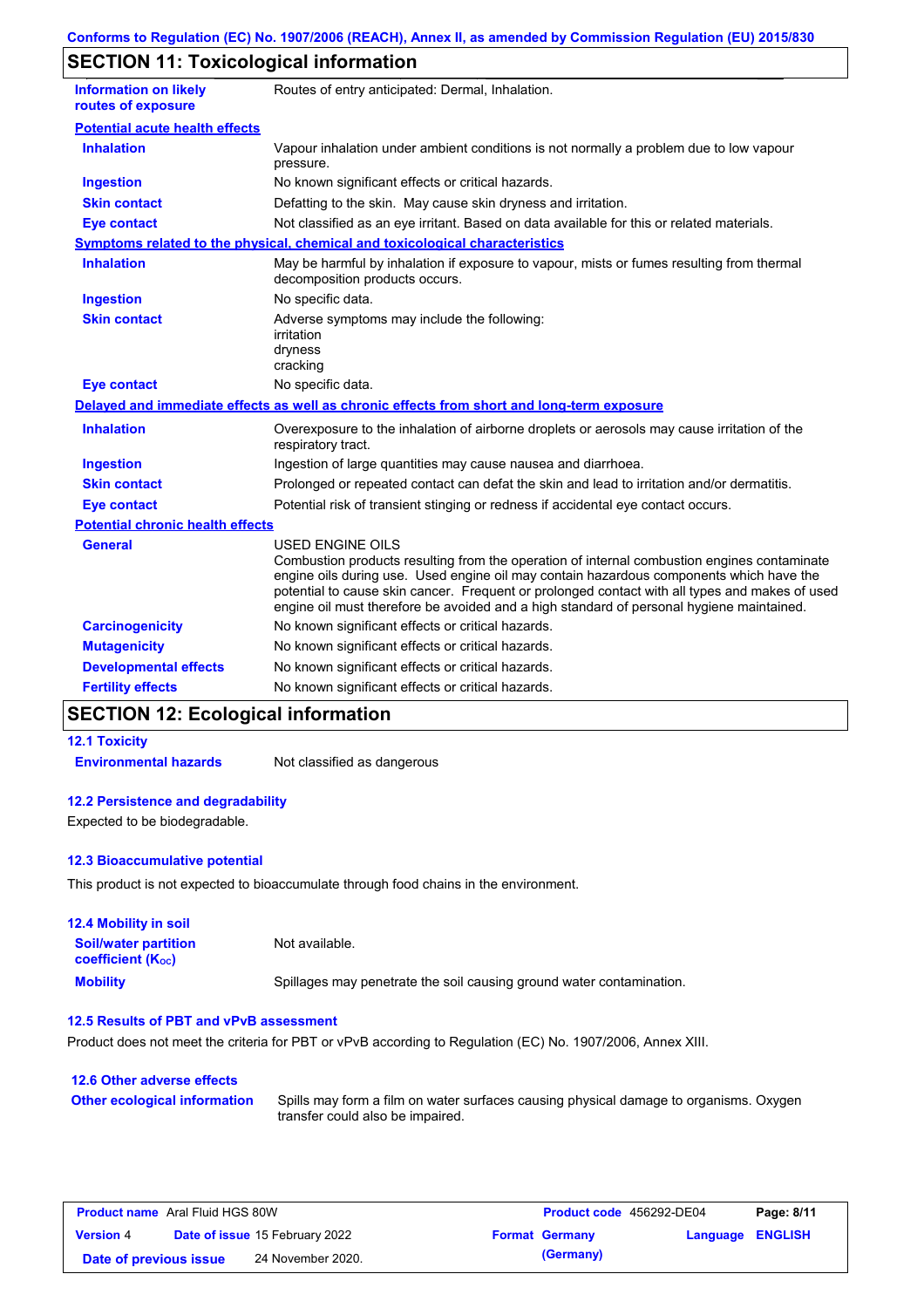## **SECTION 13: Disposal considerations**

### **13.1 Waste treatment methods**

#### **Product**

**Methods of disposal**

Where possible, arrange for product to be recycled. Dispose of via an authorised person/ licensed waste disposal contractor in accordance with local regulations.

**Hazardous waste** Yes.

**European waste catalogue (EWC)**

| Waste code  | <b>Waste designation</b>                                        |
|-------------|-----------------------------------------------------------------|
| l 13 02 05* | mineral-based non-chlorinated engine, gear and lubricating oils |
| 13 01 10*   | mineral based non-chlorinated hydraulic oils                    |

However, deviation from the intended use and/or the presence of any potential contaminants may require an alternative waste disposal code to be assigned by the end user.

| <b>Packaging</b>           |                                                                                                                                                                                                                                         |
|----------------------------|-----------------------------------------------------------------------------------------------------------------------------------------------------------------------------------------------------------------------------------------|
| <b>Methods of disposal</b> | Where possible, arrange for product to be recycled. Dispose of via an authorised person/<br>licensed waste disposal contractor in accordance with local regulations.                                                                    |
| <b>Special precautions</b> | This material and its container must be disposed of in a safe way. Empty containers or liners<br>may retain some product residues. Avoid dispersal of spilt material and runoff and contact with<br>soil, waterways, drains and sewers. |
| <b>References</b>          | Commission 2014/955/EU<br>Directive 2008/98/EC                                                                                                                                                                                          |

# **SECTION 14: Transport information**

|                                                | <b>ADR/RID</b> | <b>ADN</b>     | <b>IMDG</b>    | <b>IATA</b>    |
|------------------------------------------------|----------------|----------------|----------------|----------------|
| 14.1 UN number                                 | Not regulated. | Not regulated. | Not regulated. | Not regulated. |
| 14.2 UN proper<br>shipping name                |                |                |                |                |
| <b>14.3 Transport</b><br>hazard class(es)      |                |                |                |                |
| 14.4 Packing<br>group                          |                |                |                |                |
| 14.5<br><b>Environmental</b><br><b>hazards</b> | No.            | No.            | No.            | No.            |
| <b>Additional</b><br><b>information</b>        |                |                |                |                |

**14.6 Special precautions for user** Not available.

| <b>14.7 Transport in bulk</b> | Not available. |
|-------------------------------|----------------|
| according to <b>IMO</b>       |                |
| <b>instruments</b>            |                |

## **SECTION 15: Regulatory information**

**15.1 Safety, health and environmental regulations/legislation specific for the substance or mixture EU Regulation (EC) No. 1907/2006 (REACH)**

**Annex XIV - List of substances subject to authorisation**

**Annex XIV**

None of the components are listed.

**Substances of very high concern**

None of the components are listed.

**EU Regulation (EC) No. 1907/2006 (REACH)**

| <b>Product name</b> Aral Fluid HGS 80W |                                       |                   | <b>Product code</b> 456292-DE04 |                         | Page: 9/11 |  |
|----------------------------------------|---------------------------------------|-------------------|---------------------------------|-------------------------|------------|--|
| <b>Version 4</b>                       | <b>Date of issue 15 February 2022</b> |                   | <b>Format Germany</b>           | <b>Language ENGLISH</b> |            |  |
| Date of previous issue                 |                                       | 24 November 2020. |                                 | (Germany)               |            |  |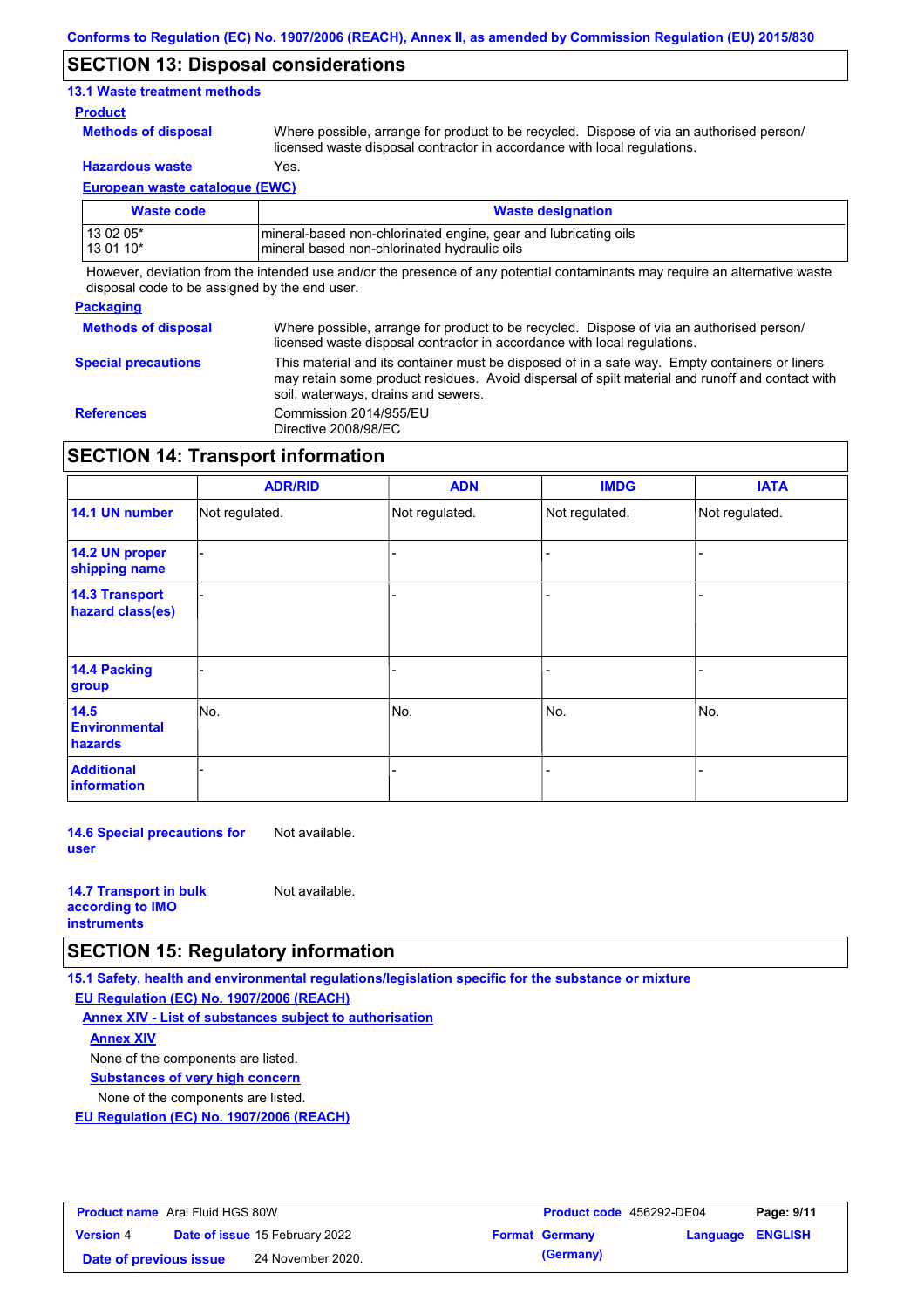### **Conforms to Regulation (EC) No. 1907/2006 (REACH), Annex II, as amended by Commission Regulation (EU) 2015/830**

# **SECTION 15: Regulatory information**

| <b>Annex XVII - Restrictions</b><br>on the manufacture,            | Not applicable.                                                                                                                                                                                      |
|--------------------------------------------------------------------|------------------------------------------------------------------------------------------------------------------------------------------------------------------------------------------------------|
| placing on the market                                              |                                                                                                                                                                                                      |
| and use of certain                                                 |                                                                                                                                                                                                      |
| dangerous substances,<br>mixtures and articles                     |                                                                                                                                                                                                      |
| <b>Other regulations</b>                                           |                                                                                                                                                                                                      |
| <b>REACH Status</b>                                                | The company, as identified in Section 1, sells this product in the EU in compliance with the<br>current requirements of REACH.                                                                       |
| <b>United States inventory</b><br>(TSCA 8b)                        | All components are active or exempted.                                                                                                                                                               |
| <b>Australia inventory (AIIC)</b>                                  | All components are listed or exempted.                                                                                                                                                               |
| <b>Canada inventory</b>                                            | All components are listed or exempted.                                                                                                                                                               |
| <b>China inventory (IECSC)</b>                                     | All components are listed or exempted.                                                                                                                                                               |
| <b>Japan inventory (CSCL)</b>                                      | All components are listed or exempted.                                                                                                                                                               |
| <b>Korea inventory (KECI)</b>                                      | All components are listed or exempted.                                                                                                                                                               |
| <b>Philippines inventory</b><br>(PICCS)                            | At least one component is not listed.                                                                                                                                                                |
| <b>Taiwan Chemical</b><br><b>Substances Inventory</b><br>(TCSI)    | All components are listed or exempted.                                                                                                                                                               |
| Ozone depleting substances (1005/2009/EU)<br>Not listed.           |                                                                                                                                                                                                      |
| Prior Informed Consent (PIC) (649/2012/EU)                         |                                                                                                                                                                                                      |
| Not listed.                                                        |                                                                                                                                                                                                      |
| <b>Persistent Organic Pollutants</b><br>Not listed.                |                                                                                                                                                                                                      |
| <b>EU - Water framework directive - Priority substances</b>        |                                                                                                                                                                                                      |
| None of the components are listed.                                 |                                                                                                                                                                                                      |
| <b>Seveso Directive</b>                                            |                                                                                                                                                                                                      |
| This product is not controlled under the Seveso Directive.         |                                                                                                                                                                                                      |
| <b>National regulations</b>                                        |                                                                                                                                                                                                      |
| <b>Hazardous incident ordinance</b>                                |                                                                                                                                                                                                      |
| <b>Hazard class for water</b>                                      | 1<br>(classified according AwSV)                                                                                                                                                                     |
| <b>Prohibited Chemicals</b><br><b>Regulation</b><br>(ChemVerbotsV) | When placed on the market in Germany, this product is not subject to the Prohibited Chemicals<br>Regulation (ChemVerbotsV).                                                                          |
| <b>Occupational restrictions</b>                                   | Observe employment restrictions in the following:                                                                                                                                                    |
|                                                                    | Gesetz zum Schutz der arbeitenden Jugend (Jugendarbeitsschutzgesetz - JArbSchG)<br>Gesetz zum Schutz von Müttern bei der Arbeit, in der Ausbildung und im Studium<br>(Mutterschutzgesetz - MuSchG)   |
| <b>15.2 Chemical safety</b><br>assessment                          | A Chemical Safety Assessment has been carried out for one or more of the substances within<br>this mixture. A Chemical Safety Assessment has not been carried out for the mixture itself.            |
| <b>SECTION 16: Other information</b>                               |                                                                                                                                                                                                      |
|                                                                    |                                                                                                                                                                                                      |
| <b>Abbreviations and acronyms</b>                                  | ADN = European Provisions concerning the International Carriage of Dangerous Goods by<br>Inland Waterway<br>ADR = The European Agreement concerning the International Carriage of Dangerous Goods by |
|                                                                    | Road                                                                                                                                                                                                 |
|                                                                    | ATE = Acute Toxicity Estimate                                                                                                                                                                        |
|                                                                    | <b>BCF</b> = Bioconcentration Factor<br>CAS = Chemical Abstracts Service                                                                                                                             |

- CLP = Classification, Labelling and Packaging Regulation [Regulation (EC) No. 1272/2008]
	- CSA = Chemical Safety Assessment
		- CSR = Chemical Safety Report
	- DMEL = Derived Minimal Effect Level
	- DNEL = Derived No Effect Level EINECS = European Inventory of Existing Commercial chemical Substances
- ES = Exposure Scenario **Product name** Aral Fluid HGS 80W **Version** 4 **Product code** 456292-DE04 **Page: 10/11 Date of issue** 15 February 2022 **Format Germany Example 2018** Language **ENGLISH Date of previous issue** 24 November 2020. **(Germany)**